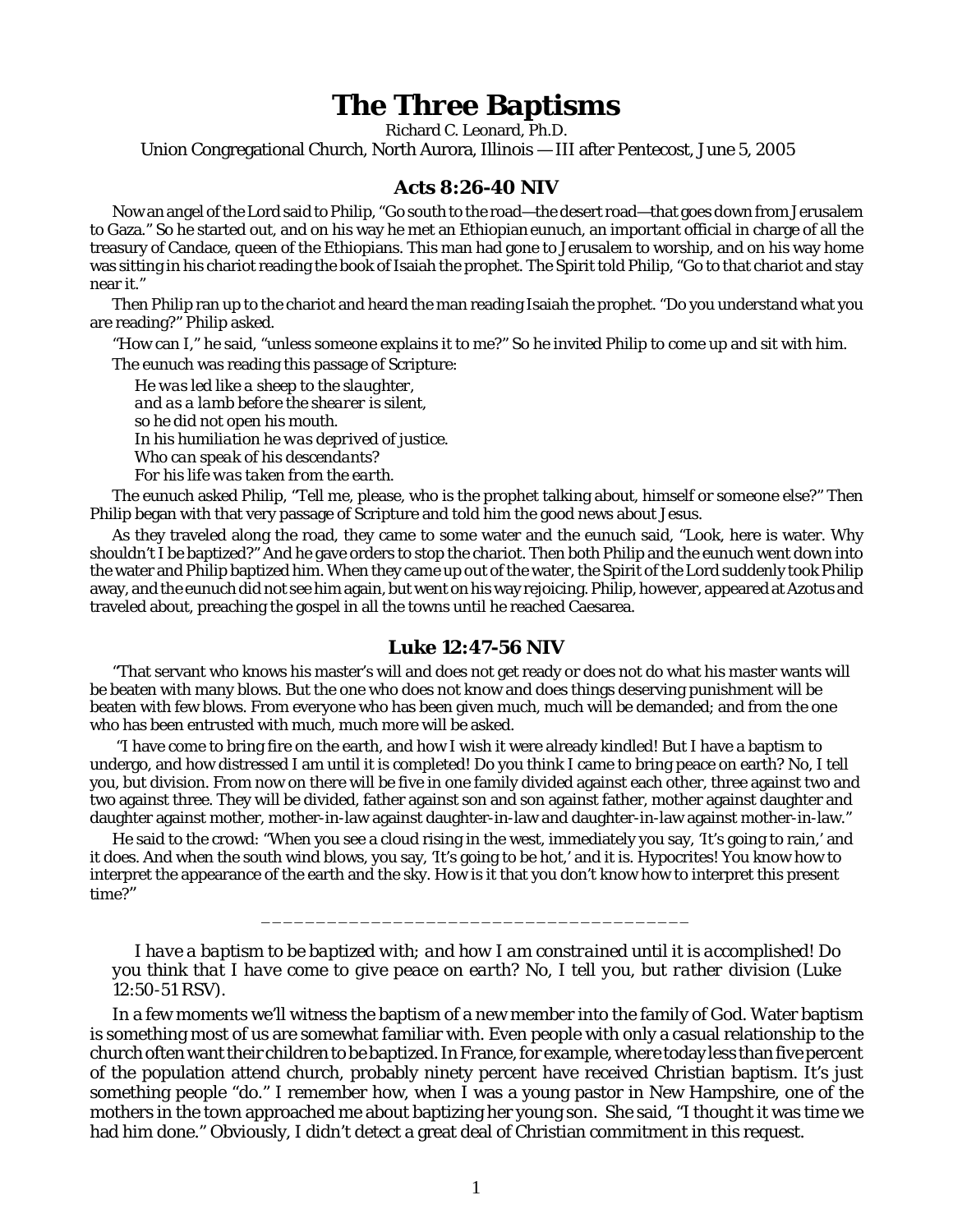We're familiar with water baptism, I said, but it won't hurt to review what it means. When an adult makes the decision to follow Christ, baptism is sign of entering into a new life. Going "under the water" — whether by immersion or by sprinkling — is a symbol of participation in the death of Jesus, and then taking on the new life of his resurrection. The apostle Paul says, "Do you not know that all of us who have been baptized into Christ Jesus were baptized into his death? We were buried therefore *with him* by baptism into death, so that as Christ was raised from the dead by the glory of the Father, we too might walk in newness of life" (Romans 6:3-4). The Ethiopian whom Philip baptized came to understand that Jesus is God's Servant who suffered in our behalf, and he wanted to be part of God's plan for our salvation. He wanted the new life the risen Christ brings. So he became the first Christian convert we know about to come from outside the Jewish community.

But what about a child who's too young to make a decision about following Christ? In that case, it's the parents who make the decision. They seek the best for their son or daughter, and they understand that life without Jesus, in a world such as ours, can be a formula for heartache and despair. So they promise to bring the child up in the faith. We know full well that when the child is older he or she will have to come to a decision about serving the Lord. But at least the parents can "stack the deck" in favor of choosing Christ, and that's what they promise to do in offering their child for the ordinance of baptism.

In both cases — baptism of children or adults — there's nothing "magical" about it. Baptism is a beautiful symbol of a commitment that's being made, but if the commitment isn't there, just "going through the motions" doesn't help. Baptism is the sign of coming into the family of God. For baptism to really "take" we have to *stay* in that family relationship, depending on God as our Father and loving his people as our brothers and sisters. The word *baptize* comes from a Greek Word that means "to dip," and it refers to the work of people who dye cloth in different colors. To be baptized means we take on the "color of Christ," so that we're recognizable as members of his family.

I've been speaking about *water baptism*, but it's not the only kind of baptism. The Bible mentions two other kinds, one of which is the *baptism with the Holy Spirit.* Beginning a few Sundays ago, we're in the Christian season known as Pentecost. Pentecost, the Bible tells us, was that time, fifty days after Jesus' resurrection, when he sent his Holy Spirit upon his disciples, and for the very first time they began to proclaim that Jesus had risen from the dead and was the Lord, the Messiah his people had been expecting. The Bible says that Jesus' followers were *filled* with the Holy Spirit — with the power of the life of God — and began to speak with unknown tongues that the bystanders, from all over the Mediterranean world, understood as their own languages. This was what Jesus had promised his followers after the resurrection, when he told them, "You shall receive power when the Holy Spirit has come upon you; and you shall be my witnesses in Jerusalem and in all Judea and Samaria and to the end of the earth" (Acts 1:8).

But this gift of the Holy Spirit wasn't a one-time gift. It's available to all followers of Jesus through all ages. In fact, the Bible urges us to receive this "baptism in the Holy Spirit," as it's often called. The Apostle Paul says, "Do not get drunk with wine, for that is debauchery; but be filled with the Spirit, addressing one another in psalms and hymns and spiritual songs, singing and making melody to the Lord with all your heart, always and for everything giving thanks in the name of our Lord Jesus Christ to God the Father" (Ephesians 5:18-20). The baptism in the Holy Spirit is something that, essentially, fulfills our baptism in water. As you know, in the Bible languages the word *spirit* is the same as the word for *breath* or *wind* — and breath is a symbol for *life*. The Holy Spirit is the life of Christ in us, and when that life is *released* we're able more fully to enter into that resurrection life that water baptism symbolizes.

How does it happen — this baptism or infilling of the Holy Spirit? How do we get *dipped* into the Spirit so that we take on the color of the life of God? Theologians have tried to answer that question in different ways. Some say it happens "automatically" whenever we commit our life to Christ, even if we don't see any outward sign of it. I don't think that's quite right, because what good is the baptism in the Holy Spirit if it doesn't make any difference in what people see in us, or what we see in ourselves? Other theologians relate it to speaking in other tongues, as happened to the disciples on the day of Pentecost, and a few other times in the Book of Acts. If you can speak or pray in an unknown language, then you've been filled with the Holy Spirit. That happened to me, and it was the beginning of my real growth in the Christian life. Like many other Christians, Shirley and do I pray in tongues now and then.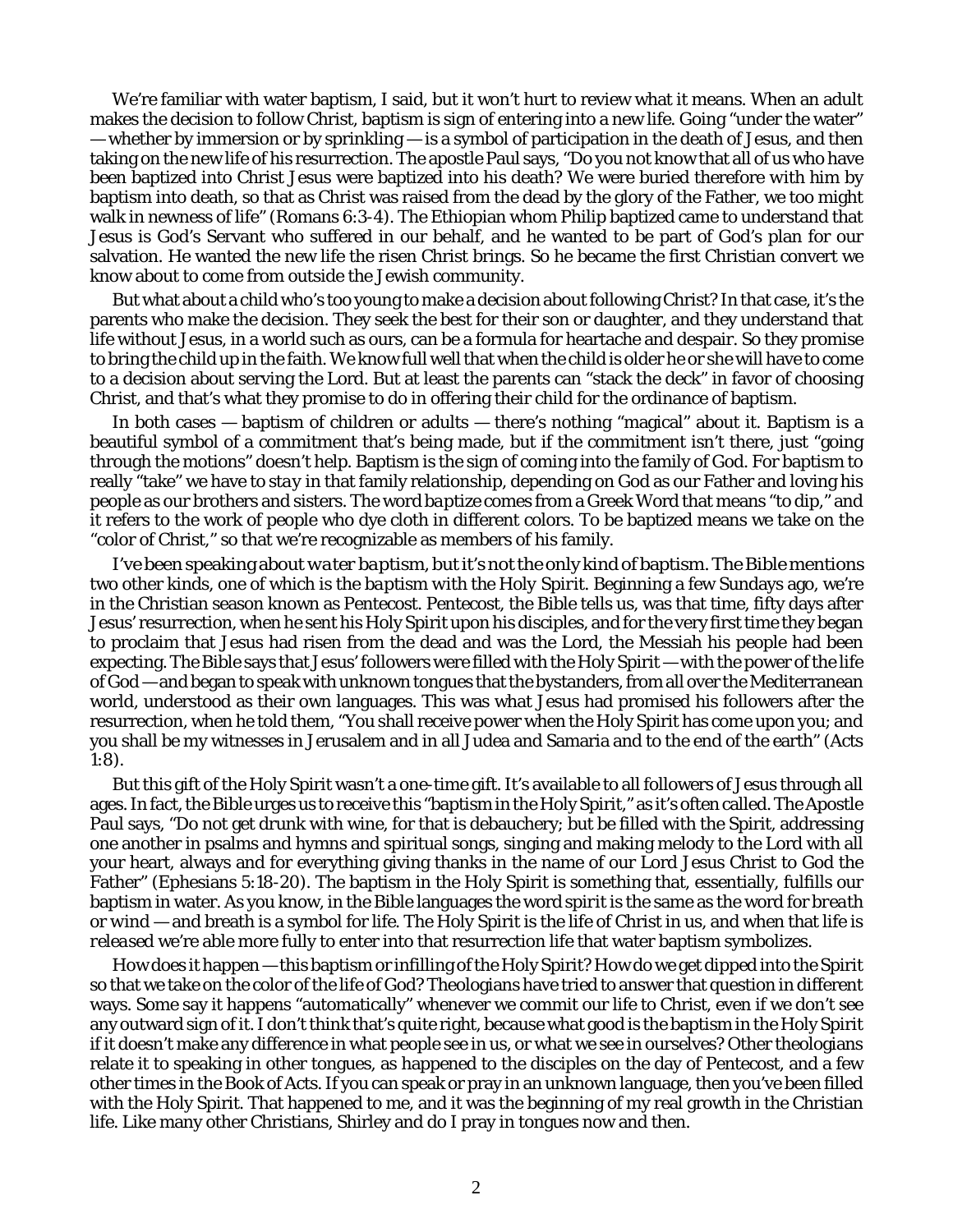But I wouldn't want to make my experience a formula for everybody. I don't think there's a cookiecutter approach to receiving the baptism in the Holy Spirit. The infilling of the Spirit is the release of Jesus' resurrection power in our life that enables us to *witness* to him more effectively, sustain a *life style* consistent with biblical principles, and overflow with the *praises of God* and a joyful attitude, just like Paul said. All of this requires that you and I *let go of ourselves* and latch onto God as the "prime mover" of our life. However that release occurs for you, that's your baptism in the Holy Spirit.

But I said there are *three* baptisms in the Bible. And the third one is the one Jesus speaks about in our Gospel lesson for today. "I have come to bring fire on the earth, and how I wish it were already kindled! I have a baptism to be baptized with; and how I am constrained until it is accomplished! Do you think that I have come to give peace on earth? No, I tell you, but rather division" (Luke 12:49-51 RSV). That sounds kind of ominous, doesn't it? What in the world did Jesus mean by it?

To understand it better, we need to put Jesus' words into their historical context. Jesus uttered these words around what we know today as the year 27 or 28. At that time Roman forces occupied the Jewish homeland, and a nationalist movement was developing. (We see the same sort of thing in Iraq today, as militants create terror and havoc in their desire to throw off what they perceive to be foreign occupation.) But Jesus understood that this nationalist movement could only lead to destruction for his people and their holy city, Jerusalem. The desire to be politically free was a misplaced priority; what they really needed to do was to get back to their calling as a people chosen to bless all nations with the good news of God's rule. So Jesus preached the power of the kingdom of God, far more significant than the kingship of Caesar or of any revolutionary Jewish leader. In fact, Jesus came as the Son of God, the true King who could save his people from their appointment with destruction. Sadly, his message fell mostly on deaf ears. Those who accepted Jesus and put their faith in him were only a minority, destined to be persecuted by those who didn't understand what God was doing. Jesus knew that his way would lead him up the path of suffering, up the hill of Calvary to his death on the cross — and that only through his death and resurrection could victory come, as people began to understand who he really is, the long-awaited Messiah who would reveal God's truth and build God's people into a new family.

 Jesus' adversaries didn't see what was coming if they continued in their rebellious ways. "You can predict the weather," he chided them, "but you can't read the 'signs of the times.'" Therefore, he saw that he would have to undergo this third baptism — a baptism marked by rejection and persecution and violence. He spoke of it in terms of a "baptism by fire." I call it the "baptism of suffering." Jesus was about to fulfill what the prophet Isaiah had written, centuries before, about the Servant of the Lord — the very words The Ethiopian official was reading when Philip met him on the road to Gaza:

*All we like sheep have gone astray; we have turned every one to his own way; and the Lord has laid on him the iniquity of us all. He was oppressed, and he was afflicted, yet he opened not his mouth; like a lamb that is led to the slaughter, and like a sheep that before its shearers is dumb, so he opened not his mouth. By oppression and judgment he was taken away; and as for his generation, who considered that he was cut off out of the land of the living, stricken for the transgression of my people?* (Isaiah 53:6-8).

Jesus is our Savior, and God called him to this special task of suffering to atone for our sins and bring us back into the family of God. God called him into this "baptism of fire," the baptism of suffering. But is there a sense in which you and I, too, might have to undergo this third baptism? Today the Christian faith is under attack from many sides. Militant adherents of other religions seek to destroy the Christian witness in lands they control, such as Indonesia or Pakistan or Sudan. More Christians were martyred in the twentieth century than all previous centuries combined. I receive a newsletter from an evangelist that, every month, records new martyrdoms for the faith. Marxism did its best, in the former Soviet Union and its satellites, to stamp out Christian belief. Powerful forces in our culture — the media, the entertainment industry, the educational establishment, certain political groups — are working hard to negate biblical principles in public life and to marginalize and persecute Christians. The latest issue of a magazine I receive tells about a student at a major Pennsylvania university who was forcibly committed to a mental hospital after he tried to promote a Christian response to the campus performance of an anti-Christian play. Then, when he brought suit, the case was decided against him by a jury stacked with people biased against Christians.